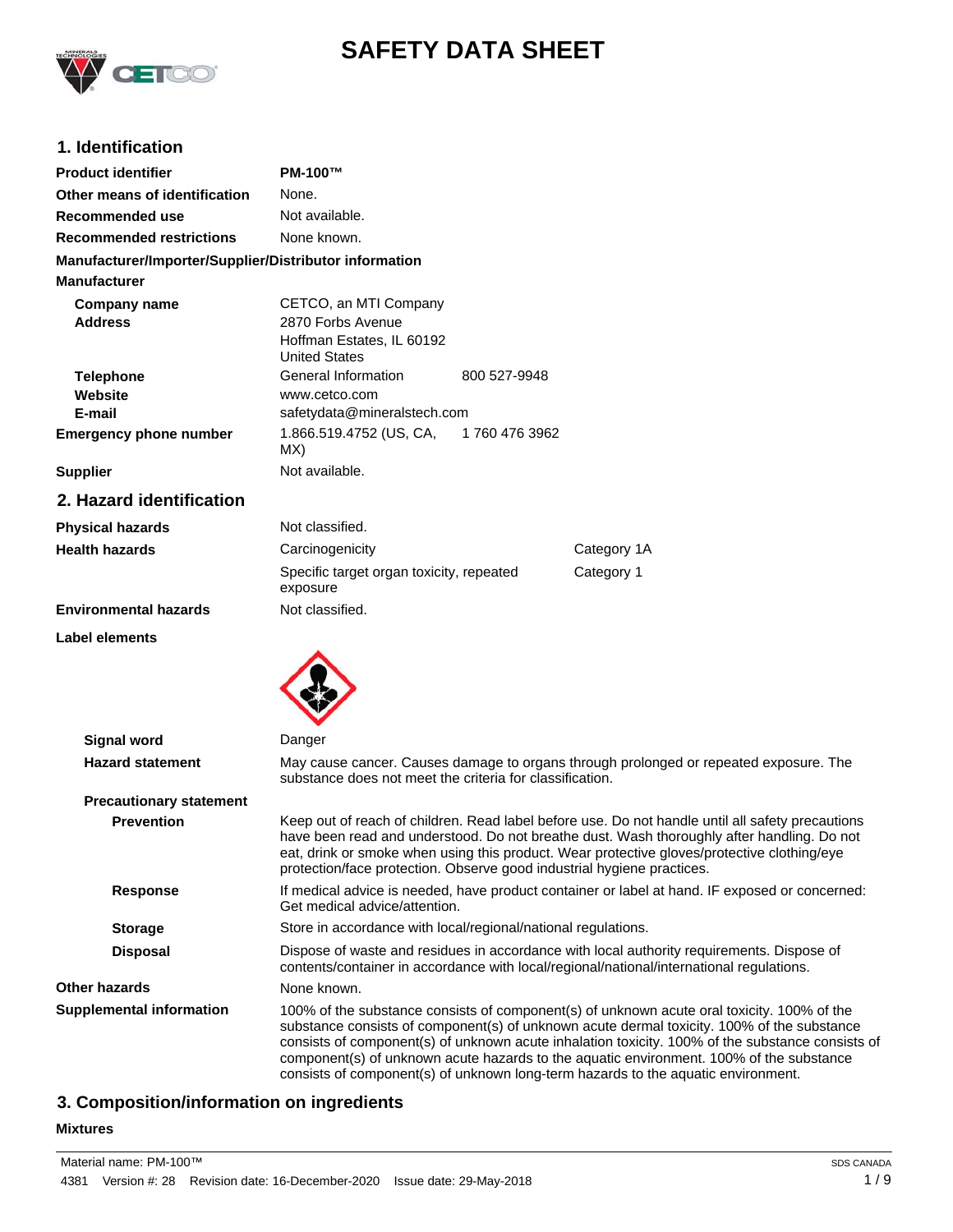| <b>Chemical name</b>                                                                                                                                                                              | Common name and synonyms                                                                                                                                                                                                                                                                                                                                         | <b>CAS number</b> | %         |
|---------------------------------------------------------------------------------------------------------------------------------------------------------------------------------------------------|------------------------------------------------------------------------------------------------------------------------------------------------------------------------------------------------------------------------------------------------------------------------------------------------------------------------------------------------------------------|-------------------|-----------|
| <b>ANTHRACITE</b>                                                                                                                                                                                 |                                                                                                                                                                                                                                                                                                                                                                  | 8029-10-5         | $50 - 70$ |
| Other components below reportable levels                                                                                                                                                          |                                                                                                                                                                                                                                                                                                                                                                  |                   | $30 - 40$ |
| <b>Constituents</b>                                                                                                                                                                               |                                                                                                                                                                                                                                                                                                                                                                  |                   |           |
| <b>Chemical name</b>                                                                                                                                                                              | <b>Common name and synonyms</b>                                                                                                                                                                                                                                                                                                                                  | <b>CAS number</b> | %         |
| QUARTZ (SIO2)                                                                                                                                                                                     |                                                                                                                                                                                                                                                                                                                                                                  | 14808-60-7        | $= 6$     |
| <b>CRISTOBALITE</b>                                                                                                                                                                               |                                                                                                                                                                                                                                                                                                                                                                  | 14464-46-1        | $\leq$ 2  |
| DSD: Directive 67/548/EEC.<br>CLP: Regulation No. 1272/2008.<br>M: M-factor<br>PBT: persistent, bioaccumulative and toxic substance.<br>vPvB: very persistent and very bioaccumulative substance. | #: This substance has been assigned Community workplace exposure limit(s).<br>All concentrations are in percent by weight unless ingredient is a gas. Gas concentrations are in percent by volume. *Designates that<br>a specific chemical identity and/or percentage of composition has been withheld as a trade secret.                                        |                   |           |
| <b>Composition comments</b>                                                                                                                                                                       | Occupational Exposure Limits for constituents are listed in Section 8.                                                                                                                                                                                                                                                                                           |                   |           |
| 4. First-aid measures                                                                                                                                                                             |                                                                                                                                                                                                                                                                                                                                                                  |                   |           |
| <b>Inhalation</b>                                                                                                                                                                                 | Remove to fresh air. Move to fresh air. If not breathing, give artificial respiration or give oxygen by<br>trained personnel. Call a physician if symptoms develop or persist.                                                                                                                                                                                   |                   |           |
| <b>Skin contact</b>                                                                                                                                                                               | Wash off with soap and water. Get medical attention if irritation develops or persists.                                                                                                                                                                                                                                                                          |                   |           |
| Eye contact                                                                                                                                                                                       | Do not rub eyes. Immediately flush eyes with plenty of water for at least 15 minutes. Get medical<br>attention if irritation develops or persists. Get medical attention if irritation develops and persists.                                                                                                                                                    |                   |           |
| Ingestion                                                                                                                                                                                         | If ingestion of a large amount does occur, seek medical attention. No special measures required.                                                                                                                                                                                                                                                                 |                   |           |
| <b>Most important</b><br>symptoms/effects, acute and<br>delayed                                                                                                                                   | Dusts may irritate the respiratory tract, skin and eyes. Prolonged exposure may cause chronic<br>effects.                                                                                                                                                                                                                                                        |                   |           |
| Indication of immediate<br>medical attention and special<br>treatment needed                                                                                                                      | Provide general supportive measures and treat symptomatically. Keep victim under observation.<br>Symptoms may be delayed.                                                                                                                                                                                                                                        |                   |           |
| <b>General information</b>                                                                                                                                                                        | Take off contaminated clothing and shoes immediately. In case of shortness of breath, give<br>oxygen. Immediate medical attention is required. If you feel unwell, seek medical advice (show the<br>label where possible). Ensure that medical personnel are aware of the material(s) involved, and<br>take precautions to protect themselves. Keep victim warm. |                   |           |
| 5. Fire-fighting measures                                                                                                                                                                         |                                                                                                                                                                                                                                                                                                                                                                  |                   |           |
| Suitable extinguishing media                                                                                                                                                                      | Water fog. Foam. Dry chemical powder. Carbon dioxide (CO2).                                                                                                                                                                                                                                                                                                      |                   |           |
| <b>Unsuitable extinguishing</b><br>media                                                                                                                                                          | Do not use water jet as an extinguisher, as this will spread the fire.                                                                                                                                                                                                                                                                                           |                   |           |
| Specific hazards arising from<br>the chemical                                                                                                                                                     | During fire, gases hazardous to health may be formed.                                                                                                                                                                                                                                                                                                            |                   |           |
| Special protective equipment<br>and precautions for firefighters                                                                                                                                  | Self-contained breathing apparatus and full protective clothing must be worn in case of fire.                                                                                                                                                                                                                                                                    |                   |           |
| <b>Fire fighting</b><br>equipment/instructions                                                                                                                                                    | Move containers from fire area if you can do so without risk.                                                                                                                                                                                                                                                                                                    |                   |           |
| <b>Specific methods</b>                                                                                                                                                                           | Use standard firefighting procedures and consider the hazards of other involved materials.                                                                                                                                                                                                                                                                       |                   |           |
| 6. Accidental release measures                                                                                                                                                                    |                                                                                                                                                                                                                                                                                                                                                                  |                   |           |

Keep unnecessary personnel away. Keep people away from and upwind of spill/leak. Wear appropriate protective equipment and clothing during clean-up. Do not breathe dust. Ensure adequate ventilation. Local authorities should be advised if significant spillages cannot be contained. For personal protection, see section 8 of the SDS. **Personal precautions, protective equipment and emergency procedures**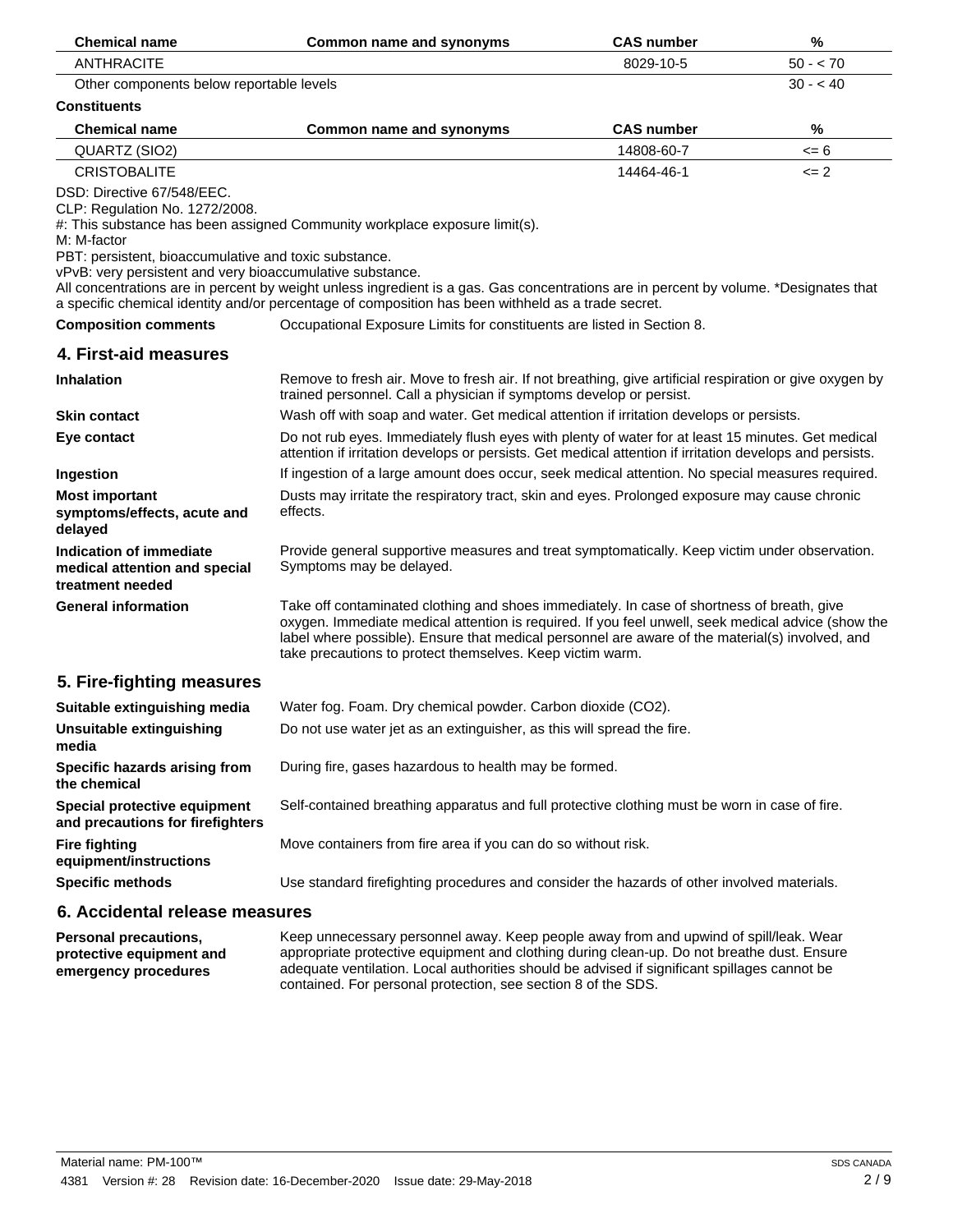| <b>Methods and materials for</b><br>containment and cleaning up | Avoid dispersal of dust in the air (i.e., clearing dust surfaces with compressed air). Collect dust<br>using a vacuum cleaner equipped with HEPA filter. Stop the flow of material, if this is without risk.                                                                                |
|-----------------------------------------------------------------|---------------------------------------------------------------------------------------------------------------------------------------------------------------------------------------------------------------------------------------------------------------------------------------------|
|                                                                 | Large Spills: Wet down with water and dike for later disposal. Shovel the material into waste<br>container. Following product recovery, flush area with water.                                                                                                                              |
|                                                                 | Small Spills: Sweep up or vacuum up spillage and collect in suitable container for disposal.                                                                                                                                                                                                |
|                                                                 | Never return spills to original containers for re-use. Put material in suitable, covered, labeled<br>containers. For waste disposal, see section 13 of the SDS.                                                                                                                             |
| <b>Environmental precautions</b>                                | Prevent further leakage or spillage if safe to do so. Avoid discharge into drains, water courses or<br>onto the ground.                                                                                                                                                                     |
| 7. Handling and storage                                         |                                                                                                                                                                                                                                                                                             |
| <b>Precautions for safe handling</b>                            | Do not handle until all safety precautions have been read and understood. Minimize dust<br>generation and accumulation. Provide appropriate exhaust ventilation at places where dust is<br>formed. Do not breathe dust. When using, do not eat, drink or smoke. Should be handled in closed |

Store in tightly closed container. Store in a well-ventilated place. Keep out of the reach of children. Store away from incompatible materials (see Section 10 of the SDS). **Conditions for safe storage, including any incompatibilities**

after handling. Observe good industrial hygiene practices.

systems, if possible. Wear appropriate personal protective equipment. Wash hands thoroughly

# **8. Exposure controls/personal protection**

#### **Occupational exposure limits**

#### **US. ACGIH Threshold Limit Values**

| <b>Constituents</b>                     | Type | Value                  | <b>Form</b>          |
|-----------------------------------------|------|------------------------|----------------------|
| <b>CRISTOBALITE (CAS</b><br>14464-46-1) | TWA  | $0.025 \text{ ma/m}$ 3 | Respirable fraction. |
| QUARTZ (SIO2) (CAS<br>14808-60-7)       | TWA  | $0.025 \text{ mg/m}$ 3 | Respirable fraction. |

#### **Canada. Alberta OELs (Occupational Health & Safety Code, Schedule 1, Table 2)**

| <b>Additional components</b>                   | Type       | Value                  | <b>Form</b>           |
|------------------------------------------------|------------|------------------------|-----------------------|
| <b>INERT OR NUISANCE</b><br>DUSTS (CAS SEQ250) | <b>TWA</b> | $3 \text{ mg/m}$       | Respirable particles. |
|                                                |            | 10 $mg/m3$             | Total particulate.    |
| <b>Constituents</b>                            | Type       | Value                  | <b>Form</b>           |
| <b>CRISTOBALITE (CAS</b><br>14464-46-1)        | TWA        | $0.025 \text{ mg/m}$ 3 | Respirable particles. |
|                                                |            | $0.025 \text{ mg/m}$ 3 | Respirable.           |
| QUARTZ (SIO2) (CAS<br>14808-60-7)              | TWA        | $0.025 \text{ mg/m}$ 3 | Respirable particles. |

#### **Canada. British Columbia OELs. (Occupational Exposure Limits for Chemical Substances, Occupational Health and Safety Regulation 296/97, as amended)**

| <b>Additional components</b>                   | Type | Value                     | <b>Form</b>          |
|------------------------------------------------|------|---------------------------|----------------------|
| <b>INERT OR NUISANCE</b><br>DUSTS (CAS SEQ250) | TWA  | $3 \text{ mg/m}$          | Respirable fraction. |
|                                                |      | $10 \text{ mg/m}$         | Total dust.          |
| <b>Constituents</b>                            | Type | Value                     | <b>Form</b>          |
| <b>CRISTOBALITE (CAS</b><br>14464-46-1)        | TWA  | $0.025$ mg/m $3$          | Respirable fraction. |
| QUARTZ (SIO2) (CAS<br>14808-60-7)              | TWA  | $0.025 \,\mathrm{mq/m}$ 3 | Respirable fraction. |

#### **Canada. Manitoba OELs (Reg. 217/2006, The Workplace Safety And Health Act)**

| <b>Constituents</b>               | Tvpe | Value                     | <b>Form</b>          |
|-----------------------------------|------|---------------------------|----------------------|
| CRISTOBALITE (CAS<br>14464-46-1)  | TWA  | $0.025 \,\mathrm{mq/m}$ 3 | Respirable fraction. |
| QUARTZ (SIO2) (CAS<br>14808-60-7) | TWA  | $0.025 \,\mathrm{mq/m}$ 3 | Respirable fraction. |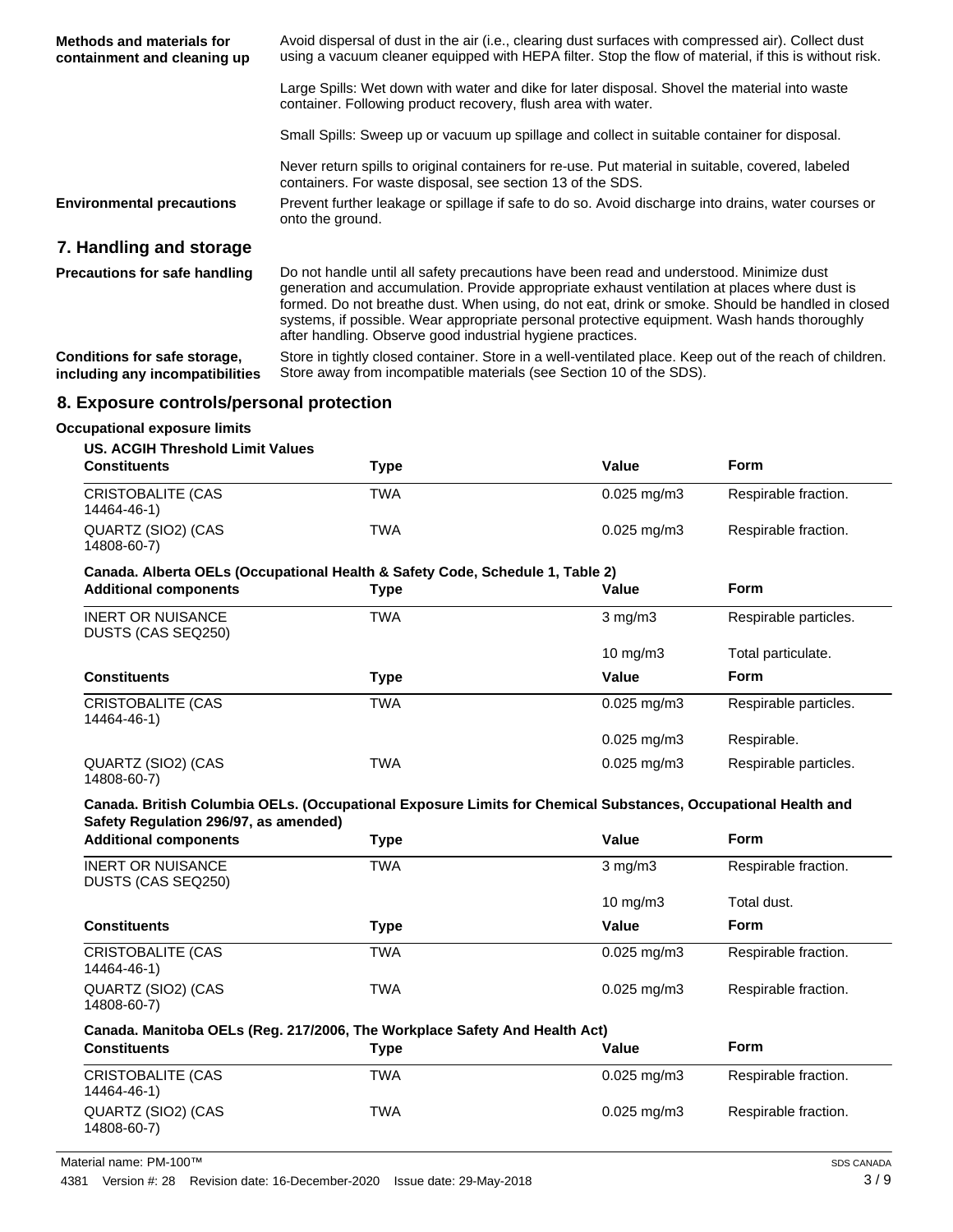| <b>Type</b>                                                                                                                                                                                                                                                                                                                                                                                                                                                                                                                                                | Value           | <b>Form</b>                                                                                                                                                                                                                                                      |
|------------------------------------------------------------------------------------------------------------------------------------------------------------------------------------------------------------------------------------------------------------------------------------------------------------------------------------------------------------------------------------------------------------------------------------------------------------------------------------------------------------------------------------------------------------|-----------------|------------------------------------------------------------------------------------------------------------------------------------------------------------------------------------------------------------------------------------------------------------------|
| <b>TWA</b>                                                                                                                                                                                                                                                                                                                                                                                                                                                                                                                                                 | $3$ mg/m $3$    | Respirable fraction.                                                                                                                                                                                                                                             |
|                                                                                                                                                                                                                                                                                                                                                                                                                                                                                                                                                            | 10 $mg/m3$      | Inhalable fraction.                                                                                                                                                                                                                                              |
| <b>Type</b>                                                                                                                                                                                                                                                                                                                                                                                                                                                                                                                                                | Value           | Form                                                                                                                                                                                                                                                             |
| <b>TWA</b>                                                                                                                                                                                                                                                                                                                                                                                                                                                                                                                                                 | $0.05$ mg/m $3$ | Respirable fraction.                                                                                                                                                                                                                                             |
| <b>TWA</b>                                                                                                                                                                                                                                                                                                                                                                                                                                                                                                                                                 | $0.1$ mg/m $3$  | Respirable fraction.                                                                                                                                                                                                                                             |
|                                                                                                                                                                                                                                                                                                                                                                                                                                                                                                                                                            |                 |                                                                                                                                                                                                                                                                  |
|                                                                                                                                                                                                                                                                                                                                                                                                                                                                                                                                                            |                 | Form                                                                                                                                                                                                                                                             |
| <b>TWA</b>                                                                                                                                                                                                                                                                                                                                                                                                                                                                                                                                                 | 10 mg/m3        | Total dust.                                                                                                                                                                                                                                                      |
| <b>Type</b>                                                                                                                                                                                                                                                                                                                                                                                                                                                                                                                                                | Value           | Form                                                                                                                                                                                                                                                             |
| <b>TWA</b>                                                                                                                                                                                                                                                                                                                                                                                                                                                                                                                                                 | $0.05$ mg/m $3$ | Respirable dust.                                                                                                                                                                                                                                                 |
| <b>TWA</b>                                                                                                                                                                                                                                                                                                                                                                                                                                                                                                                                                 | $0.1$ mg/m $3$  | Respirable dust.                                                                                                                                                                                                                                                 |
|                                                                                                                                                                                                                                                                                                                                                                                                                                                                                                                                                            |                 |                                                                                                                                                                                                                                                                  |
| <b>Type</b>                                                                                                                                                                                                                                                                                                                                                                                                                                                                                                                                                | Value           | <b>Form</b>                                                                                                                                                                                                                                                      |
| 15 minute                                                                                                                                                                                                                                                                                                                                                                                                                                                                                                                                                  | $6$ mg/m $3$    | Respirable fraction.                                                                                                                                                                                                                                             |
|                                                                                                                                                                                                                                                                                                                                                                                                                                                                                                                                                            | 20 mg/m3        | Inhalable fraction.                                                                                                                                                                                                                                              |
| 8 hour                                                                                                                                                                                                                                                                                                                                                                                                                                                                                                                                                     | $3$ mg/m $3$    | Respirable fraction.                                                                                                                                                                                                                                             |
|                                                                                                                                                                                                                                                                                                                                                                                                                                                                                                                                                            | 10 mg/m3        | Inhalable fraction.                                                                                                                                                                                                                                              |
| <b>Type</b>                                                                                                                                                                                                                                                                                                                                                                                                                                                                                                                                                | Value           | <b>Form</b>                                                                                                                                                                                                                                                      |
| 15 minute                                                                                                                                                                                                                                                                                                                                                                                                                                                                                                                                                  | 10 mg/m3        | Inhalable fraction.                                                                                                                                                                                                                                              |
| 8 hour                                                                                                                                                                                                                                                                                                                                                                                                                                                                                                                                                     | $0.05$ mg/m $3$ | Respirable fraction.                                                                                                                                                                                                                                             |
| 8 hour                                                                                                                                                                                                                                                                                                                                                                                                                                                                                                                                                     | $0.05$ mg/m $3$ | Respirable fraction.                                                                                                                                                                                                                                             |
|                                                                                                                                                                                                                                                                                                                                                                                                                                                                                                                                                            |                 |                                                                                                                                                                                                                                                                  |
| Good general ventilation should be used. Ventilation rates should be matched to conditions. If<br>applicable, use process enclosures, local exhaust ventilation, or other engineering controls to<br>maintain airborne levels below recommended exposure limits. If exposure limits have not been<br>established, maintain airborne levels to an acceptable level. If material is ground, cut, or used in<br>any operation which may generate dusts, use appropriate local exhaust ventilation to keep<br>exposures below the recommended exposure limits. |                 |                                                                                                                                                                                                                                                                  |
|                                                                                                                                                                                                                                                                                                                                                                                                                                                                                                                                                            |                 |                                                                                                                                                                                                                                                                  |
| Individual protection measures, such as personal protective equipment                                                                                                                                                                                                                                                                                                                                                                                                                                                                                      |                 |                                                                                                                                                                                                                                                                  |
| Applicable for industrial settings only. If contact is likely, safety glasses with side shields are<br>recommended.                                                                                                                                                                                                                                                                                                                                                                                                                                        |                 |                                                                                                                                                                                                                                                                  |
|                                                                                                                                                                                                                                                                                                                                                                                                                                                                                                                                                            |                 |                                                                                                                                                                                                                                                                  |
| Applicable for industrial settings only. Wear appropriate chemical resistant gloves.                                                                                                                                                                                                                                                                                                                                                                                                                                                                       |                 |                                                                                                                                                                                                                                                                  |
| Applicable for industrial settings only. Use of an impervious apron is recommended.                                                                                                                                                                                                                                                                                                                                                                                                                                                                        |                 |                                                                                                                                                                                                                                                                  |
| Applicable for industrial settings only. Use a NIOSH/MSHA approved respirator if there is a risk of<br>exposure to dust/fume at levels exceeding the exposure limits.                                                                                                                                                                                                                                                                                                                                                                                      |                 |                                                                                                                                                                                                                                                                  |
| Wear appropriate thermal protective clothing, when necessary.                                                                                                                                                                                                                                                                                                                                                                                                                                                                                              |                 |                                                                                                                                                                                                                                                                  |
| Observe any medical surveillance requirements. Always observe good personal hygiene<br>measures, such as washing after handling the material and before eating, drinking, and/or<br>smoking. Routinely wash work clothing and protective equipment to remove contaminants.                                                                                                                                                                                                                                                                                 |                 |                                                                                                                                                                                                                                                                  |
|                                                                                                                                                                                                                                                                                                                                                                                                                                                                                                                                                            | <b>Type</b>     | Canada. Quebec OELs. (Ministry of Labor - Regulation respecting occupational health and safety)<br>Value<br>Canada. Saskatchewan OELs (Occupational Health and Safety Regulations, 1996, Table 21)<br>No biological exposure limits noted for the ingredient(s). |

# Appearance **Powder.** Granular.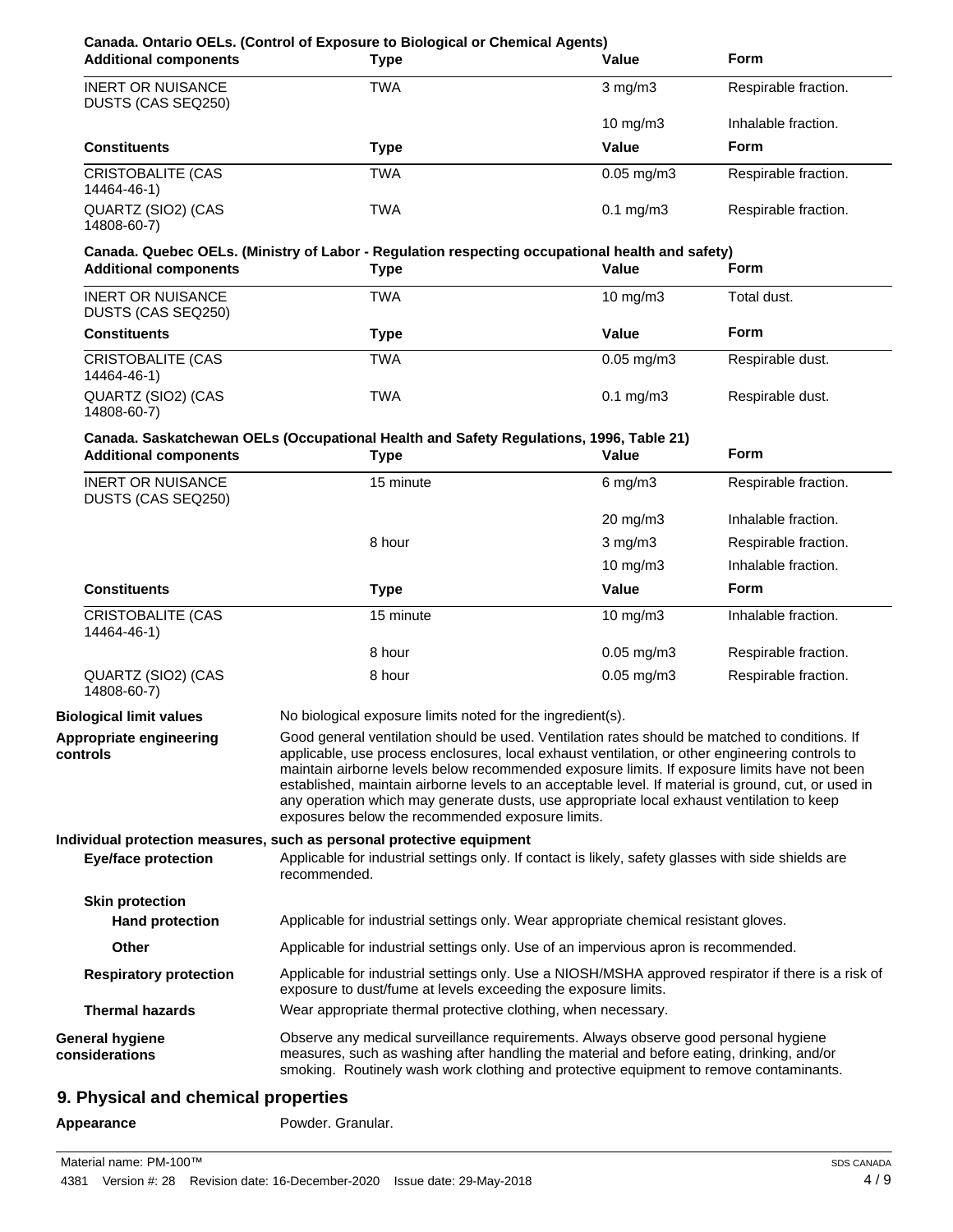| <b>Physical state</b>                             | Solid.                                                                                              |
|---------------------------------------------------|-----------------------------------------------------------------------------------------------------|
| Form                                              | Powder.                                                                                             |
| <b>Color</b>                                      | Not available.                                                                                      |
| Odor                                              | None.                                                                                               |
| <b>Odor threshold</b>                             | Not available.                                                                                      |
| pH                                                | Not available.                                                                                      |
| Melting point/freezing point                      | Not available.                                                                                      |
| Initial boiling point and boiling<br>range        | Not available.                                                                                      |
| <b>Flash point</b>                                | Non-flammable                                                                                       |
| <b>Evaporation rate</b>                           | Not available.                                                                                      |
| Flammability (solid, gas)                         | Not available.                                                                                      |
| Upper/lower flammability or explosive limits      |                                                                                                     |
| <b>Flammability limit - lower</b><br>$(\%)$       | Not available.                                                                                      |
| <b>Flammability limit - upper</b><br>$(\%)$       | Not available.                                                                                      |
| Explosive limit - lower (%)                       | Not available.                                                                                      |
| Explosive limit - upper (%)                       | Not available.                                                                                      |
| Vapor pressure                                    | Negligible                                                                                          |
| <b>Vapor density</b>                              | Not available.                                                                                      |
| <b>Relative density</b>                           | Not available.                                                                                      |
| Solubility(ies)                                   |                                                                                                     |
| <b>Solubility (water)</b>                         | Non-soluble                                                                                         |
| <b>Partition coefficient</b><br>(n-octanol/water) | Not available.                                                                                      |
| <b>Auto-ignition temperature</b>                  | Not available.                                                                                      |
| <b>Decomposition temperature</b>                  | Not available.                                                                                      |
| <b>Viscosity</b>                                  | Not available.                                                                                      |
| <b>Other information</b>                          |                                                                                                     |
| <b>Dust explosion properties</b>                  |                                                                                                     |
| <b>St class</b>                                   | 1                                                                                                   |
| <b>Explosive properties</b>                       | Not explosive.                                                                                      |
| <b>Oxidizing properties</b>                       | Not oxidizing.                                                                                      |
| <b>Percent volatile</b>                           | 0 % estimated estimated                                                                             |
| <b>Specific gravity</b>                           | $1.2 - 1.7$                                                                                         |
| 10. Stability and reactivity                      |                                                                                                     |
| <b>Reactivity</b>                                 | The product is stable and non-reactive under normal conditions of use, storage and transport.       |
| <b>Chemical stability</b>                         | Material is stable under normal conditions.                                                         |
| <b>Possibility of hazardous</b><br>reactions      | No dangerous reaction known under conditions of normal use.                                         |
| <b>Conditions to avoid</b>                        | Avoid temperatures exceeding the decomposition temperature. Contact with incompatible<br>materials. |

**Incompatible materials** Strong oxidizing agents.

**Hazardous decomposition** No hazardous decomposition products are known. **products**

# **11. Toxicological information**

#### **Information on likely routes of exposure**

| <b>Inhalation</b>   | May cause damage to organs through prolonged or repeated exposure by inhalation. Dust may<br>irritate respiratory system. |
|---------------------|---------------------------------------------------------------------------------------------------------------------------|
| <b>Skin contact</b> | Dust or powder may irritate the skin.                                                                                     |

Material name: PM-100™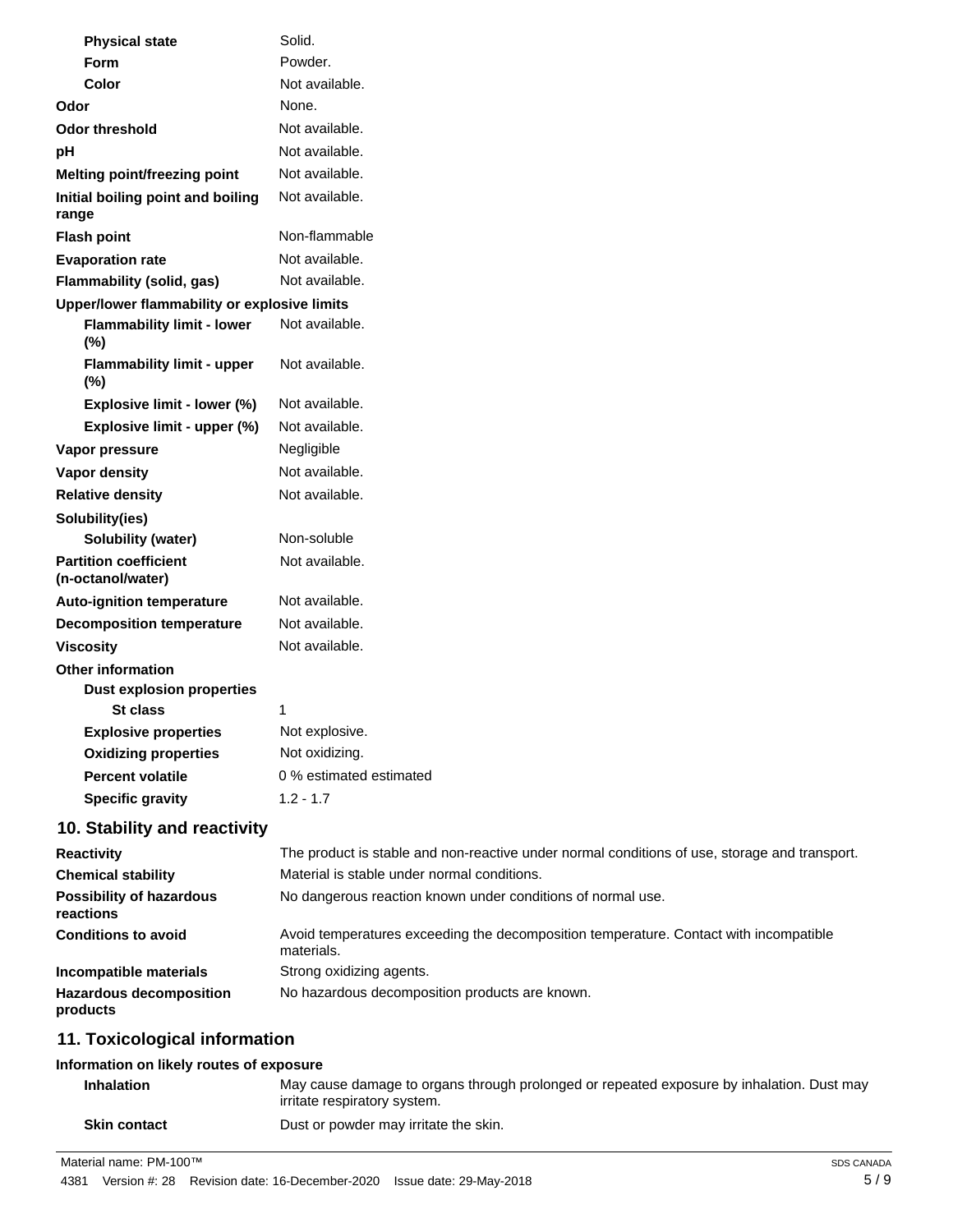| Eye contact                                                                                              | Direct contact with eyes may cause temporary irritation.                                                                     |                                                                                   |
|----------------------------------------------------------------------------------------------------------|------------------------------------------------------------------------------------------------------------------------------|-----------------------------------------------------------------------------------|
| Ingestion                                                                                                | May cause discomfort if swallowed. Expected to be a low ingestion hazard. However, ingestion is                              |                                                                                   |
|                                                                                                          | not likely to be a primary route of occupational exposure.                                                                   |                                                                                   |
| Symptoms related to the<br>physical, chemical and<br>toxicological characteristics                       | Dusts may irritate the respiratory tract, skin and eyes. Exposure may cause temporary irritation,<br>redness, or discomfort. |                                                                                   |
| Information on toxicological effects                                                                     |                                                                                                                              |                                                                                   |
| <b>Acute toxicity</b>                                                                                    | Not known.                                                                                                                   |                                                                                   |
| <b>Toxicological data</b>                                                                                |                                                                                                                              |                                                                                   |
| <b>Constituents</b>                                                                                      | <b>Species</b>                                                                                                               | <b>Test Results</b>                                                               |
| CRISTOBALITE (CAS 14464-46-1)                                                                            |                                                                                                                              |                                                                                   |
| <b>Acute</b>                                                                                             |                                                                                                                              |                                                                                   |
| Oral                                                                                                     |                                                                                                                              |                                                                                   |
| LD50                                                                                                     | Rat                                                                                                                          | > 22500 mg/kg                                                                     |
| <b>Skin corrosion/irritation</b>                                                                         | Prolonged skin contact may cause temporary irritation.                                                                       |                                                                                   |
| Serious eye damage/eye<br>irritation                                                                     | Direct contact with eyes may cause temporary irritation.                                                                     |                                                                                   |
| <b>Respiratory or skin sensitization</b>                                                                 |                                                                                                                              |                                                                                   |
| Canada - Alberta OELs: Irritant                                                                          |                                                                                                                              |                                                                                   |
| CRISTOBALITE (CAS 14464-46-1)                                                                            |                                                                                                                              | Irritant                                                                          |
| <b>Respiratory sensitization</b>                                                                         | Not a respiratory sensitizer.                                                                                                |                                                                                   |
| <b>Skin sensitization</b>                                                                                | This product is not expected to cause skin sensitization.                                                                    |                                                                                   |
| Germ cell mutagenicity                                                                                   | No data available to indicate product or any components present at greater than 0.1% are<br>mutagenic or genotoxic.          |                                                                                   |
| Carcinogenicity                                                                                          | May cause cancer.                                                                                                            |                                                                                   |
| <b>ACGIH Carcinogens</b>                                                                                 |                                                                                                                              |                                                                                   |
| CRISTOBALITE (CAS 14464-46-1)<br>QUARTZ (SIO2) (CAS 14808-60-7)                                          |                                                                                                                              | A2 Suspected human carcinogen.<br>A2 Suspected human carcinogen.                  |
| Canada - Alberta OELs: Carcinogen category                                                               |                                                                                                                              |                                                                                   |
| CRISTOBALITE (CAS 14464-46-1)                                                                            |                                                                                                                              | Suspected human carcinogen.                                                       |
| QUARTZ (SIO2) (CAS 14808-60-7)<br>Suspected human carcinogen.<br>Canada - Manitoba OELs: carcinogenicity |                                                                                                                              |                                                                                   |
| CRISTOBALITE (CAS 14464-46-1)                                                                            |                                                                                                                              | Suspected human carcinogen.                                                       |
| QUARTZ (SIO2) (CAS 14808-60-7)                                                                           |                                                                                                                              | Suspected human carcinogen.                                                       |
| Canada - Quebec OELs: Carcinogen category                                                                |                                                                                                                              |                                                                                   |
| CRISTOBALITE (CAS 14464-46-1)                                                                            |                                                                                                                              | Detected carcinogenic effect in animals.                                          |
| QUARTZ (SIO2) (CAS 14808-60-7)                                                                           | IARC Monographs. Overall Evaluation of Carcinogenicity                                                                       | Suspected carcinogenic effect in humans.                                          |
| CRISTOBALITE (CAS 14464-46-1)                                                                            |                                                                                                                              | 1 Carcinogenic to humans.                                                         |
| QUARTZ (SIO2) (CAS 14808-60-7)                                                                           |                                                                                                                              | 1 Carcinogenic to humans.                                                         |
|                                                                                                          | US. National Toxicology Program (NTP) Report on Carcinogens                                                                  |                                                                                   |
| CRISTOBALITE (CAS 14464-46-1)                                                                            |                                                                                                                              | Known To Be Human Carcinogen.<br>Reasonably Anticipated to be a Human Carcinogen. |
| QUARTZ (SIO2) (CAS 14808-60-7)                                                                           |                                                                                                                              | Known To Be Human Carcinogen.                                                     |
| <b>Reproductive toxicity</b>                                                                             |                                                                                                                              | This product is not expected to cause reproductive or developmental effects.      |
| Specific target organ toxicity -<br>single exposure                                                      | Not classified.                                                                                                              |                                                                                   |
| Specific target organ toxicity -<br>repeated exposure                                                    |                                                                                                                              | Causes damage to organs through prolonged or repeated exposure.                   |
| <b>Aspiration hazard</b>                                                                                 | Not an aspiration hazard.                                                                                                    |                                                                                   |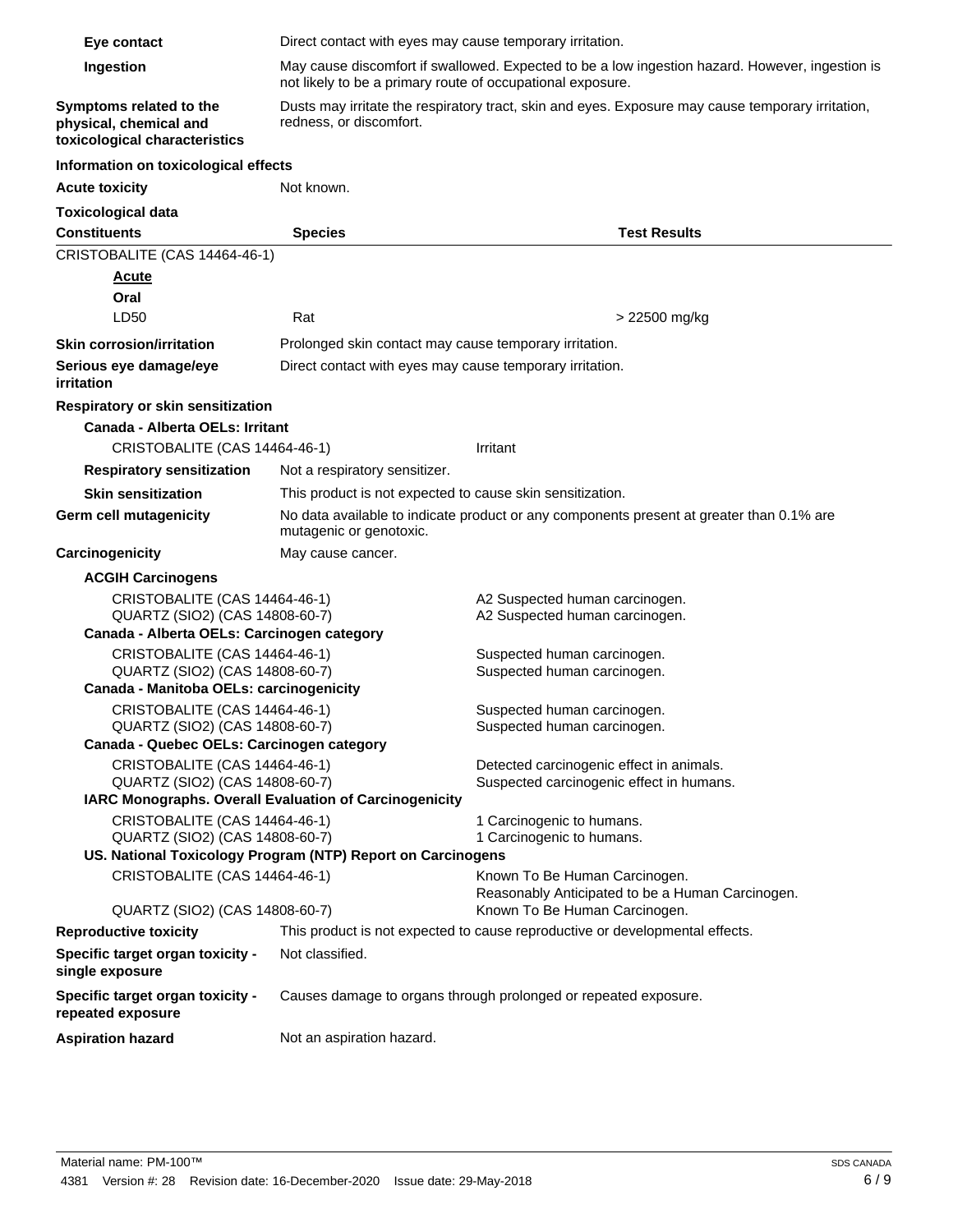**Chronic effects** In 1997, IARC (the International Agency for Research on Cancer) concluded that crystalline silica inhaled from occupational sources can cause lung cancer in humans. However in making the overall evaluation, IARC noted that "carcinogenicity was not detected in all industrial circumstances studied. Carcinogenicity may be dependent on inherent characteristics of the crystalline silica or on external factors affecting its biological activity or distribution of its polymorphs." (IARC Monographs on the evaluation of the carcinogenic risks of chemicals to humans, Silica, silicates dust and organic fibres, 1997, Vol. 68, IARC, Lyon, France.)

> In June 2003, SCOEL (the EU Scientific Committee on Occupational Exposure Limits) concluded that the main effect in humans of the inhalation of respirable crystalline silica dust is silicosis. "There is sufficient information to conclude that the relative risk of lung cancer is increased in persons with silicosis (and, apparently, not in employees without silicosis exposed to silica dust in quarries and in the ceramic industry). Therefore, preventing the onset of silicosis will also reduce the cancer risk..." (SCOEL SUM Doc 94-final, June 2003)

According to the current state of the art, worker protection against silicosis can be consistently assured by respecting the existing regulatory occupational exposure limits. Causes damage to organs through prolonged or repeated exposure. Prolonged inhalation may be harmful. Occupational exposure to nuisance dust (total and respirable) and respirable crystalline silica should be monitored and controlled.

# **12. Ecological information**

| <b>Ecotoxicity</b>               | This material is not expected to be harmful to aquatic life.                                                                                                                               |  |
|----------------------------------|--------------------------------------------------------------------------------------------------------------------------------------------------------------------------------------------|--|
| Persistence and degradability    | No data is available on the degradability of this product.                                                                                                                                 |  |
| <b>Bioaccumulative potential</b> | No data available.                                                                                                                                                                         |  |
| Mobility in soil                 | No data available.                                                                                                                                                                         |  |
| Other adverse effects            | No other adverse environmental effects (e.g. ozone depletion, photochemical ozone creation<br>potential, endocrine disruption, global warming potential) are expected from this component. |  |

# **13. Disposal considerations**

| <b>Disposal instructions</b>             | Collect and reclaim or dispose in sealed containers at licensed waste disposal site. Dispose of<br>contents/container in accordance with local/regional/national/international regulations.                            |
|------------------------------------------|------------------------------------------------------------------------------------------------------------------------------------------------------------------------------------------------------------------------|
| Local disposal regulations               | Dispose in accordance with all applicable regulations.                                                                                                                                                                 |
| Hazardous waste code                     | The waste code should be assigned in discussion between the user, the producer and the waste<br>disposal company.                                                                                                      |
| Waste from residues / unused<br>products | Dispose of in accordance with local regulations. Empty containers or liners may retain some<br>product residues. This material and its container must be disposed of in a safe manner (see:<br>Disposal instructions). |
| Contaminated packaging                   | Since emptied containers may retain product residue, follow label warnings even after container is<br>emptied. Empty containers should be taken to an approved waste handling site for recycling or<br>disposal.       |

# **14. Transport information**

#### **TDG**

Not regulated as dangerous goods.

#### **IATA**

Not regulated as dangerous goods.

#### **IMDG**

Not regulated as dangerous goods.

**Transport in bulk according to** Not applicable. **Annex II of MARPOL 73/78 and the IBC Code**

# **15. Regulatory information**

**Canadian regulations**

This product has been classified in accordance with the hazard criteria of the CPR and the SDS contains all the information required by the CPR. This product has been classified in accordance with the hazard criteria of the HPR and the SDS contains all the information required by the HPR.

# **Controlled Drugs and Substances Act**

Not regulated. **Export Control List (CEPA 1999, Schedule 3)**

Not listed.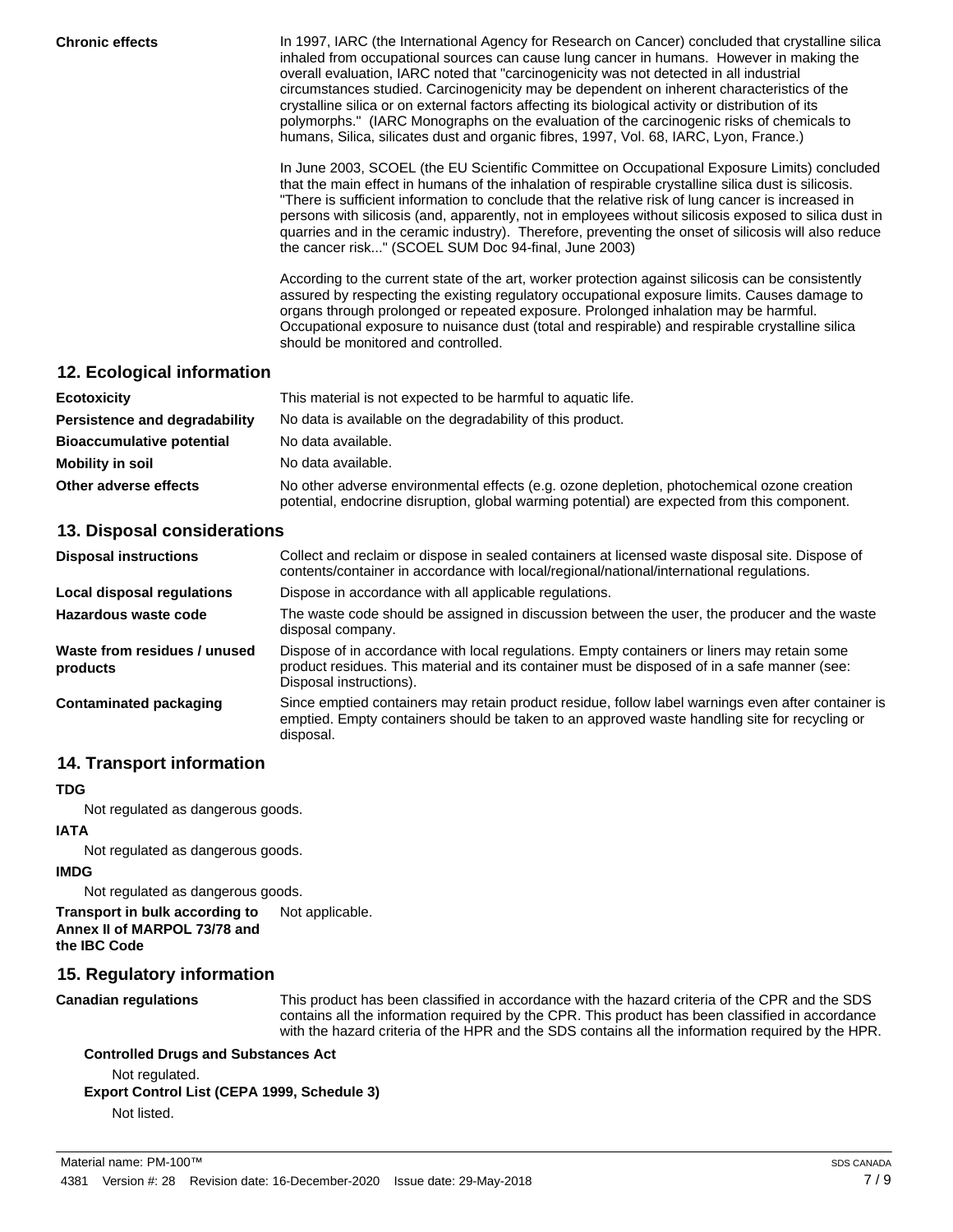| <b>Greenhouse Gases</b>                        |                                                                           |                        |
|------------------------------------------------|---------------------------------------------------------------------------|------------------------|
| Not listed.                                    |                                                                           |                        |
| <b>Precursor Control Regulations</b>           |                                                                           |                        |
| Not regulated.                                 |                                                                           |                        |
| <b>International regulations</b>               |                                                                           |                        |
| <b>Stockholm Convention</b>                    |                                                                           |                        |
| Not applicable.<br><b>Rotterdam Convention</b> |                                                                           |                        |
| Not applicable.<br>Kyoto protocol              |                                                                           |                        |
| Not applicable.<br><b>Montreal Protocol</b>    |                                                                           |                        |
| Not applicable.<br><b>Basel Convention</b>     |                                                                           |                        |
| Not applicable.                                |                                                                           |                        |
| <b>International Inventories</b>               |                                                                           |                        |
| Country(s) or region                           | Inventory name                                                            | On inventory (yes/no)* |
| Australia                                      | Australian Inventory of Chemical Substances (AICS)                        | No                     |
| Canada                                         | Domestic Substances List (DSL)                                            | Yes                    |
| Canada                                         | Non-Domestic Substances List (NDSL)                                       | No                     |
| China                                          | Inventory of Existing Chemical Substances in China (IECSC)                | No                     |
| Europe                                         | European Inventory of Existing Commercial Chemical<br>Substances (EINECS) | No                     |
| Europe                                         | European List of Notified Chemical Substances (ELINCS)                    | No                     |
| Japan                                          | Inventory of Existing and New Chemical Substances (ENCS)                  | <b>No</b>              |
| Korea                                          | Existing Chemicals List (ECL)                                             | <b>No</b>              |
| New Zealand                                    | New Zealand Inventory                                                     | <b>No</b>              |
| Philippines                                    | Philippine Inventory of Chemicals and Chemical Substances<br>(PICCS)      | Yes                    |
| Taiwan                                         | Taiwan Chemical Substance Inventory (TCSI)                                | Yes                    |
| United States & Puerto Rico                    | Toxic Substances Control Act (TSCA) Inventory                             | No                     |
|                                                |                                                                           |                        |

\*A "Yes" indicates that all components of this product comply with the inventory requirements administered by the governing country(s) A "No" indicates that one or more components of the product are not listed or exempt from listing on the inventory administered by the governing country(s).

# **16. Other information**

| <b>Issue date</b>          | 29-May-2018                                                                                                                                  |
|----------------------------|----------------------------------------------------------------------------------------------------------------------------------------------|
| <b>Revision date</b>       | 16-December-2020                                                                                                                             |
| <b>Version #</b>           | 28                                                                                                                                           |
| <b>Further information</b> | This safety datasheet only contains information relating to safety and does not replace any product<br>information or product specification. |
| <b>References</b>          | ACGIH<br>EPA: AQUIRE database<br>NLM: Hazardous Substances Data Base<br>US. IARC Monographs on Occupational Exposures to Chemical Agents     |